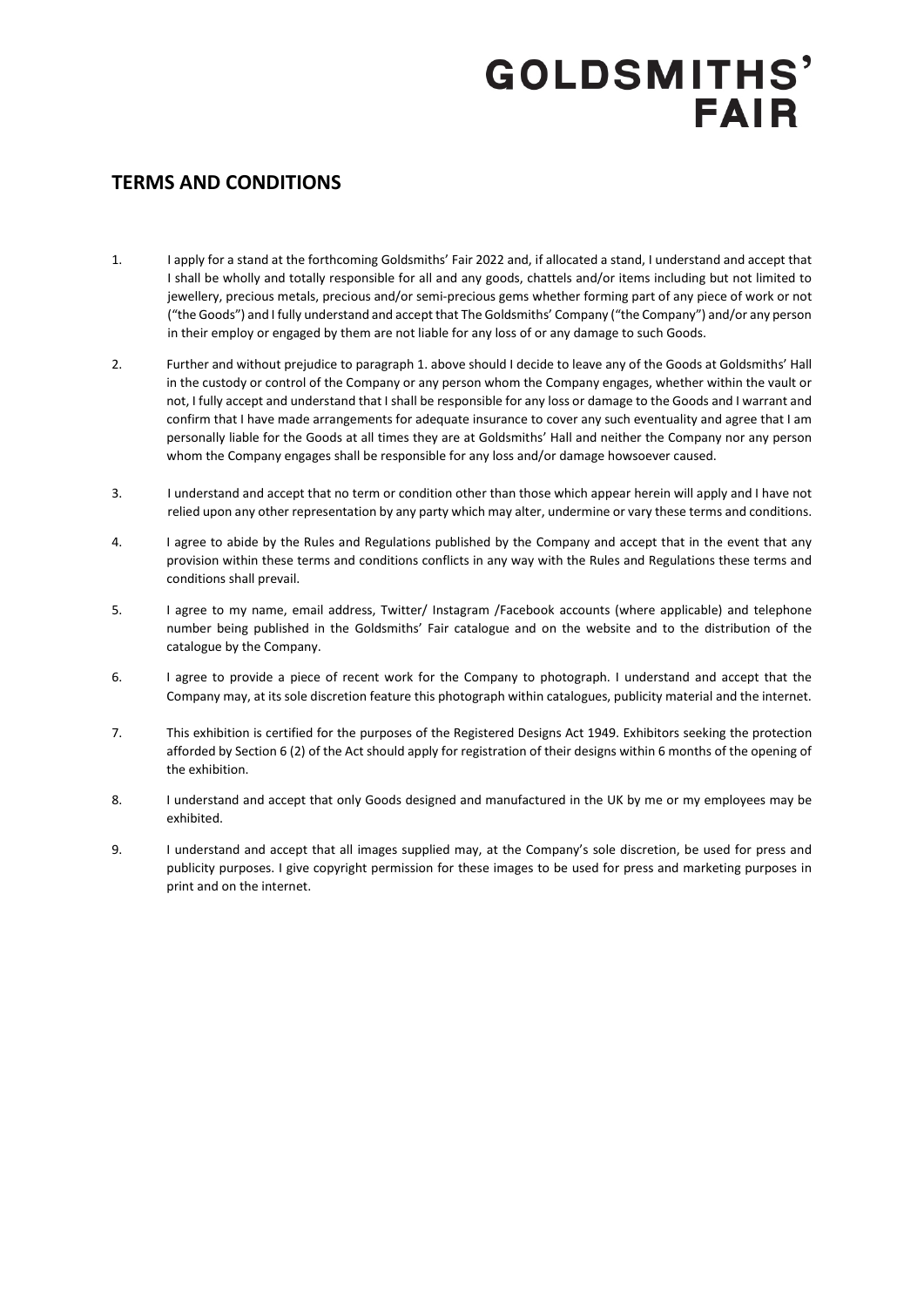#### **RULES AND REGULATIONS**

- 1) The following Rules and Regulations shall apply to all Exhibitors who have been granted the right to use a stand at the Goldsmiths' Fair pursuant to the application made by the Exhibitor.
- 2) The following definitions shall apply herein:

i. **Application Form** – The application form used to apply for a stand at the forthcoming Fair held within the Hall and on the Website;

ii. **Displayed Items** – The Exhibitors' jewellery and wares displayed at the Fair;

iii. **Exhibitor/s** – a successful applicant who has been granted permission for a stall to display and/or exhibit and sell the Displayed Items;

iv. **Fair** – The Goldsmiths' Fair to which the application and granting of permission to exhibit and display the Displayed Items applies;

v. **Goods** – all Displayed Items, materials, equipment and/or jewellery including but not limited to precious metals, stones and/or gems whether or not forming part of the displayed items;

vi. **Hall** – The Goldsmiths' Hall;

vii. **Website** – The Goldsmiths' Websit[e https://www.goldsmithsfair.co.uk/.](https://www.goldsmithsfair.co.uk/)

- 3) Exhibitors whose application for a stand have been accepted are bound by the disclaimer set out within the Terms and Conditions of the Application Form, they have agreed to them when making the application, and must take all reasonable and necessary steps to ensure that the Goods taken into the Hall are insured against loss and/or damage whilst on the premises notwithstanding that such Goods or any part of them are placed within secure storage or within the vault that may be provided for the convenience of Exhibitors whilst the Fair is in operation. For the avoidance of any doubt The Goldsmiths' Company ("The Company") shall accept no liability for the loss or damage of any Goods or part of them that are brought into the Hall.
- 4) Goldsmiths' Fair is a gold, silver and precious metals event. The Displayed Items are to conform with the Hallmarking Act 1973 or any subsequent legislation in force from time to time and be of hallmarkable quality. All display tickets and descriptions must likewise conform with all relevant legislation. All descriptions of the Displayed Items must be accurate and not misleading. Representatives of the London Assay Office will be in attendance and will make inspections of the Displayed Items with a view to checking that the Displayed Items conform with hallmarking legislation and all relevant regulation. Trading Standards Officers may also be in attendance at the Exhibition to ensure and/or enforce compliance with all relevant statutory requirements. Any Exhibitor who offends the law, rule or regulation in respect of any Displayed Item will be asked to remove the offending item or be asked to remove all Goods and leave the Exhibition. In this event there will be no refund of the exhibition fee or part of it.
- 5) The Fair is intended to promote and support smaller workshops and is open to firms employing no more than six persons at the bench. Subject to the provisions herein all Displayed Items must be designed and made within the United Kingdom by the named Exhibitor or the Exhibitor's own staff. (In some cases, the selection committee may choose to include designers who outsource the making of their work.) No other Displayed Items may be displayed or exhibited. Displayed Items may be displayed or exhibited that have been subject to the specialist work of outworkers with specialist skills but only if the Exhibitor has declared this fact on the Application Form.
	- 6) The Company may, at its sole discretion list, feature and/or display, the name of the Exhibitor within catalogues and/or publicity material and/or the Goldsmiths' Fair and Company website. The Exhibitor agrees to such listing and display and understand and agrees that the Company bears no responsibility for any error or omission in respect of the listing and/or publicity material.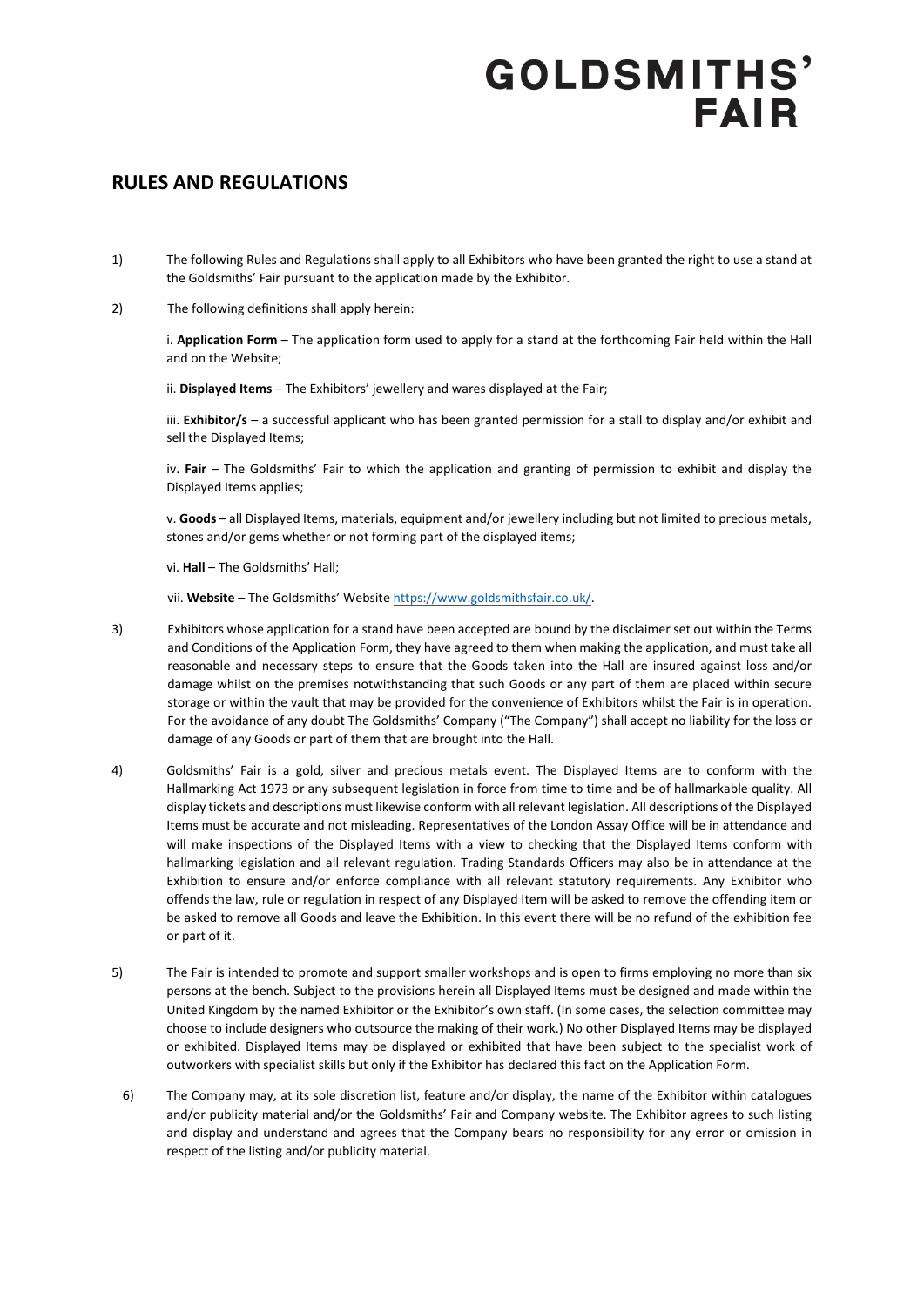- 7) Exhibitors should take all necessary legal steps available to them to protect all and any design rights or interests they may have in the Displayed Items. The Company shall accept no liability of any act or omission by any third party whatsoever who may infringe and/or undermine any right the Exhibitor may have in the Displayed Items.
- 8) The Displayed Items should be available for over the counter, online and/or distance (telephone or mail) sales during the Exhibition. All Exhibitors shall reply to any enquiry received in relation to the Goods and/or the Displayed Items within 48 hours from receipt of such enquiry. The prices charged are to be reasonable and not subject to excessive discounts within the retail market. All Exhibitors are required to provide the Company with price lists in respect of the Displayed Items showing both retail and trade prices. Trade buyers are to be given at least 40% discount on retail prices. The Company shall be deemed to be a trade buyer at all times.
- 9) The Exhibitor is solely responsible for any duty or responsibility that may arise pursuant of any Health and Safety legislation or regulation in respect of the Goods and/or the Displayed Items. All Exhibitors shall comply with all relevant provisions of the Consumer Rights Act 2015 and the Consumer Contracts Regulations.
- 10) The Hall shall be open for setting up the stands and displays only from 11.00am to 6.00pm on the given setting up day, and for one hour each day before the Fair is open to the public. You must be at your stand ready for the Launch Night of your respective week at 6.30pm promptly.
- 11) The Exhibitor shall have and occupy only one stand. There will be no shared stands. No additions or modifications can be made by the Exhibitor to the stand. Each stand may only be manned by one representative of the Exhibitor and must be set up and manned at all times during the opening hours of the event.
- 12) The Exhibitor shall ensure at all times that the stand and the area around it is kept clean and tidy.
- 13) All display material and Displayed Items must be removed from the Hall by no later than 6pm on the last day of the Fair.
- 14) The Exhibitor must at all times wear and clearly display the official security pass which shall be provided to the Exhibitor at the beginning of the Fair. A maximum of two additional passes will be provided upon request for support staff of the Exhibitor. The person whose name appears on the pass is the only person who can wear and display the pass. The Exhibitor must provide one passport sized photograph of each person in respect of whom the security passes are to be issued no later than one month before the opening of the Fair. No passes shall be issued on the day or during the operation of the Fair. The Company reserves the right to close down any stall where the Exhibitor, his staff or representative fails to display a valid pass.
- 15) Exhibitors wishing to deposit their Goods or any part of them within the vault or such secure storage that may be offered by the Company may do so without charge but on the strict understanding that no liability whatsoever attaches to the Company or any of its employees or contractors for any loss or damage to any of the Goods deposited or left within the Hall whatsoever or howsoever caused.
- 16) Should an Exhibitor wish to take advantage of leaving their Goods or any part of them in the vault at Goldsmiths' Hall, they must secure the Goods within a box and clearly mark the Goods and box with the name and address of the Exhibitor.
- 17) At the end of the Fair all Exhibitors shall be required to provide information on a short questionnaire in respect of their respective sales during the course of the Fair.
- 18) After the Company receives the completed Application Form, the application will be reviewed by an independent panel within the Company. The Company will then offer successful Applicants a stand. Once the Applicant accepts an offer for a stand, they shall be bound to pay the deposit, to take the stand allocated, to occupy it at all times when the Fair is open to Visitors and otherwise comply with all the Exhibitor's obligations as laid out in the Rules & Regulations. Cancellation or withdrawal by the Exhibitor is only permitted if affected by written notice, which includes email, when the following percentages of the charges shall be payable, as a cancellation fee, including the non-refundable deposit, depending on the date of receipt of such cancellation notice: